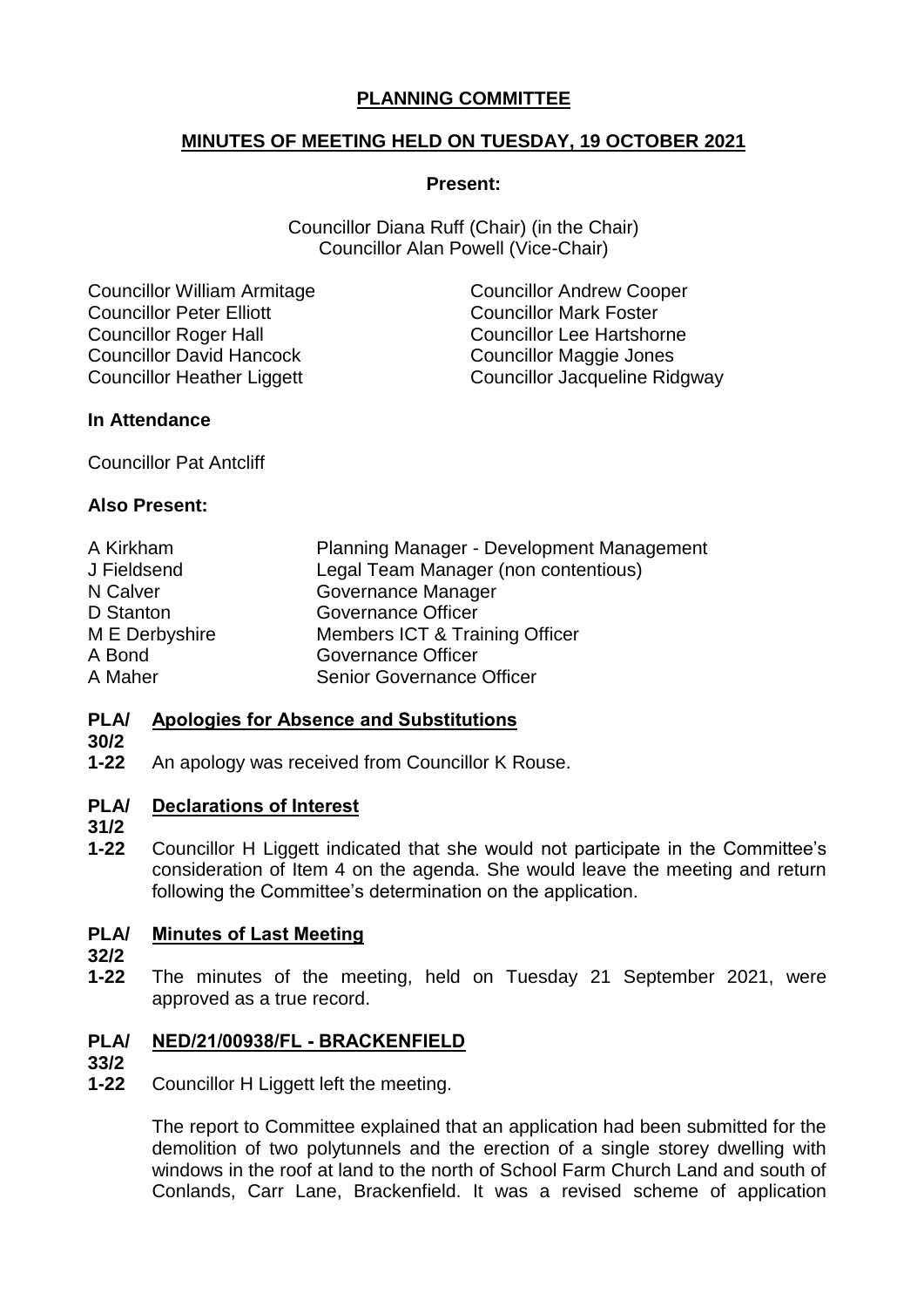20/01272/FL, which had been withdrawn.

The Application had been referred to Committee by Local Ward Member, Councillor H Liggett, who had raised concerns about it.

The report explained the reasons why Members were recommended to refuse the Application. In particular, Committee was advised that the dwelling would be an inappropriate development in what was classed as an open countryside location. It would impact adversely on the character of the village. It would also be detrimental to the distinctive landscape of the surrounding area.

Before Members discussed the Application those registered to speak were asked to address the Committee. Councillor C Cupit as Ward Member, A Towlerton and G Keeton spoke to oppose the Application. The Applicant, K Walker and the Agent for the Application, C Stainton, spoke in support of it.

Committee considered the Application. It took into account the relevant Planning Issues, It reflected on whether the proposed development would be compatible with local planning policies, including the provisions of the Brackenfield Neighbourhood Plan. It considered policy on sustainable development within the countryside. It also took into account the potential impact on the character, quality, distinctiveness, important features and views of the landscape

Members discussed the Application. They noted the previous planning history for the site. They discussed its use as farmland. They considered whether the proposed dwelling could be classed as 'infill' and so an acceptable development in terms of the Brackenfield Neighbourhood Plan. They discussed the height of the proposed dwelling, its visibility from different locations and the impact this might have. They reflected on whether the dwelling would be in line with the National Planning Policy Framework NPPF, which requires that developments contribute to and enhance the natural and local environment by protecting valued landscapes.

At the conclusion of the discussion, Councillor D Ruff and Councillor A Powell moved and seconded a motion to reject the Application. The motion was put to the vote and approved by Committee.

## RESOLVED -

- (a) That the application for planning permission be refused, in line with officer recommendations.
- (b) That the application be refused for the following reasons:

The development site is located within open countryside to the north of the village of Brackenfield which is a level 4 village where development under countryside polices apply.

The site does not represent limited infill as it is located a considerable distance from the main part of the village with open field between it and other development to the south. The previous use of the site was agricultural and therefore cannot be considered to be previously developed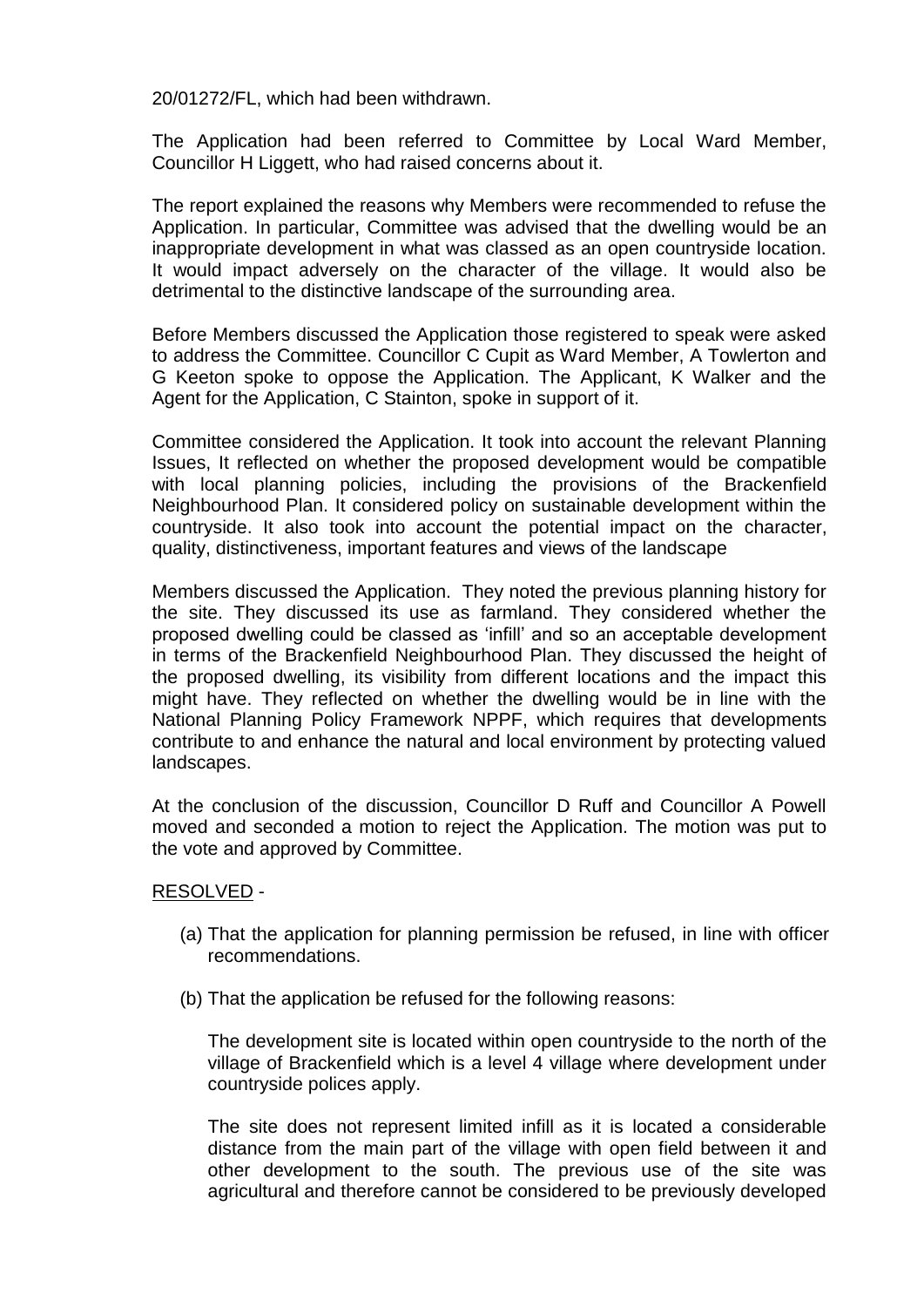land.

The land on which the site is located has been identified as one of the gaps between developments which characterises Brackenfield. It also forms the foreground of an important view as outlined in the Brackenfield Neighbourhood Plan. Although the design of the building itself is not considered to be out of keeping with the area its siting, scale and massing makes it highly visible from important viewpoints, School Lane and public footpath 19. As such it is considered that it is an intrusion into the countryside and harms the character of the primary Area of Multiple Environmental Sensitivity.

There are no material considerations which outweigh these harms.

As such it is considered that the proposal does not meet the requirements of policies GS1, GS6, NE1 and H3 of the North East Derbyshire Local Plan, Policies CH1, CH2, NE2 and H1 of the Brackenfield Neighbourhood Plan and polices SS1, SS8, SS9 and SDC3 of the Publication Draft Local Plan and the aims of the National Planning Policy Framework when read as a whole.

### **PLA/ NED/21/00914/FL - ASHOVER**

- **34/2**
- **1-22** Councillor H Liggett re-joined the meeting.

The report to Committee explained that an application had been submitted to spread soil on agricultural land in order to raise land levels on the field to the north of Grange Barn, Milken Lane, Far Hill, Ashover.

The Application had been referred to Committee by local Ward Member, Councillor W Armitage, who had raised concerns about it.

Committee was recommended to approve the Application, subject to conditions.

The report to Committee explained why Members were asked to agree the recommendations. The Application intended to use soil from a part of the agricultural holding where there is planning permission for a residential development. This would then be used to make the land levels at the Application site less steep, and so more usable for farming. Officers had concluded that the Application complied with the relevant Policies of the North East Derbyshire Local Plan and the National Planning Policy Framework. As such, it would be an acceptable development, which would not adversely impact on the visual amenity, character of the open countryside and Special Landscape Area.

Before Members discussed the Application those registered to speak were asked to address the Committee. M McCann spoke in objection to the Application. The Agent, D Cooney, spoke in support of it.

Committee considered the Application. It took into account the relevant Planning Issues. In particular, Committee considered national and local planning policies. It took into account the impact of the development on the character of the area and on the amenity of existing residential property occupiers. It considered possible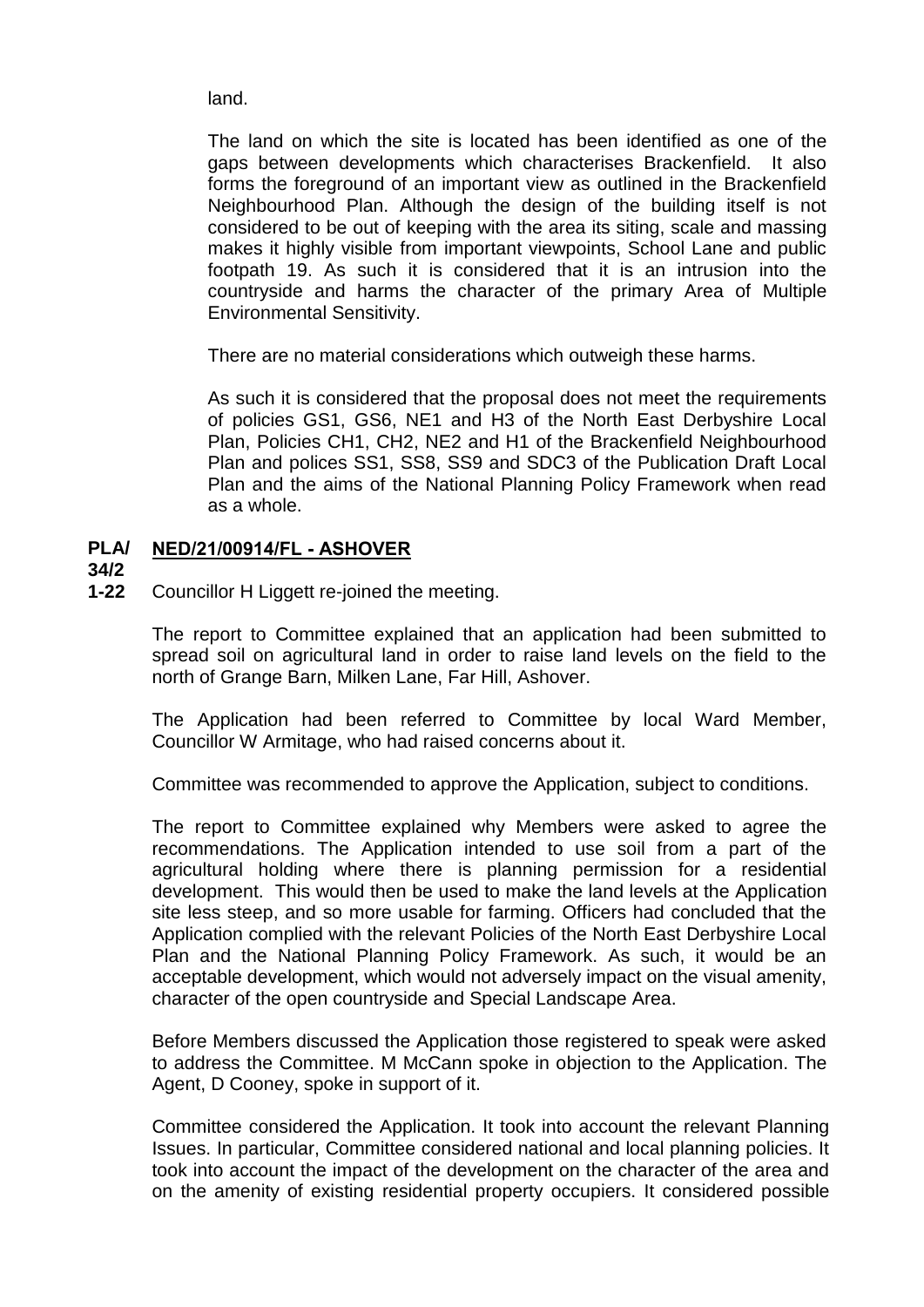land contamination issues and the impact on the ecology of the site.

Members discussed the concerns raised about possible land contamination. They heard that the applicant intended to spread soil from a site elsewhere on the agricultural holding, which had previously been used as farm land. Such a movement, it was explained, would normally be allowed as an Agricultural Permitted Development. Committee noted that the Council's Environmental Health Officer had raised no concerns about the proposed soil spreading from this site and did not object in principle to the Application.

Members heard of the pre-commencement conditions which had been imposed on the outline and reserved matters application for housing development on the site from where the soil would be taken. The conditions relating to land contamination, it was explained, required the developer to provide the Council with further information before they could proceed. This information, it was confirmed, had not yet been provided. Soil could not be taken from there to be spread on this site, until these conditions had been complied with.

Members heard about the late representation made by the Derbyshire Wildlife Trust (DWT) on the Application. DWT had reviewed the Ecology report which had been submitted and suggested that additional conditions on specific points be added. Committee was informed that these would satisfy and outstanding ecological concerns and it was suggested that appropriate conditions be now added as conditions of approval.

Committee was also reminded that the report had explained that a condition could be imposed a 'Walk-Over survey' for Badgers should permission be granted.

At the conclusion of the discussion Councillor D Ruff and P Elliot moved and seconded a motion to approve the Application in line with officer recommendations, with appropriate additional conditions to be included to address the concerns raised by the DWT and to require a 'Walk-Over' survey for Badgers. The motion was put the vote and approved.

## RESOLVED -

- (1) That planning permission be conditionally approved in accordance with officer recommendations.
- (2) That final wording of the conditions be delegated to the Planning Manager (Development Management).

GRANT Full Planning Permission subject to the following conditions

### **Conditions**

- 1 The development hereby permitted shall be begun before the expiration of three years from the date of this permission.
- 2 The development hereby approved shall be carried out in accordance with the plans received unless otherwise subsequently agreed through a formal submission under the Non material Amendment procedures and unless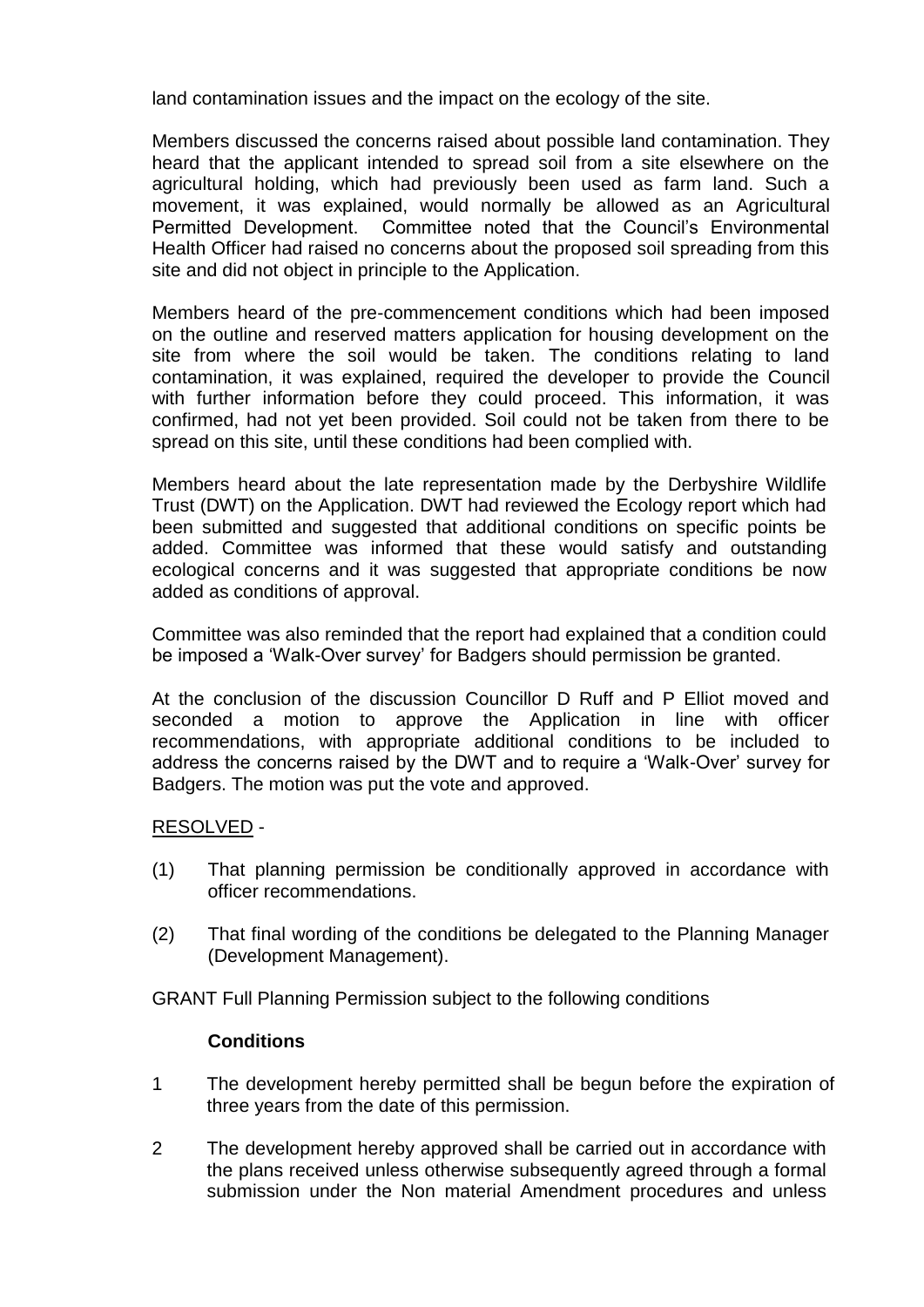otherwise required by any condition contained in this decision notice.

3 The Reasonable Avoidance Measures set out in Section 4 of the Ecological Report, prepared by Ardea Ecology LTD dated 4 October 2021 shall be adhered to and maintained prior to and during the works hereby approved.

### **PLA/ Tree Preservation Orders - ASHOVER**

# **35/2**

**1-22** The report to Committee explained that four Provisional Tree Preservation Orders (TPOs) had been made, covering various areas of trees and a woodland at Ashover. Members were informed that representations had been received on the four Orders (TPO 280, TPO 281, TPO 282 and TPO 283). Committee was asked to decide if it wished to confirm them without modification, confirm the Orders with modifications or to not confirm them, in which case the Orders would then lapse.

Committee was reminded that an original Tree Preservation Order had been made to protect a large number of trees on an area of land west of Ashover. This Order had been made in 1944. Consequently, it had become increasingly difficult to enforce. There was often no way of confirming that specific trees or groups of trees were present at the time the Order had been made and so protected by it.

Committee was informed that certain portions of the land had been re-surveyed over time and replacement TPOs covering part of it had been made. These provisional Orders had then been made earlier in the year to cover the other trees in the area. This meant that the original Order had been superseded altogether.

Before Members discussed the Provisional TPOs they heard from, D Atkinson, representing Marsh Green Estates Ltd, the site owner for trees covered by several of the Orders. Mr Atkinson spoke against their confirmation. As part of this, he raised a number of points about the technical evaluation of the specific trees covered by the Orders, the process for making Provisional Tree Preservation Orders and communicating these decisions to their owners.

Committee discussed the Application and the concerns which had been raised about the way in which the trees covered by the Orders had been evaluated and the process for Making the Provisional Orders. Some Members felt that further information would be required for the Committee to reach a determination on what protection should be accorded to the trees covered by the Provisional Orders. Committee noted that if the Orders were not confirmed then the trees would cease to be protected until further provisional Orders could be put in place.

At the conclusion of the discussion Councillor A Powell and Councillor P Elliot moved and seconded a motion for determination on the existing Tree Preservation Orders be deferred, to enable further information to be gathered. They recognised that as a consequence of this the existing Provisional Orders would lapse and so also proposed further provisional Tree Preservation Orders be now drafted, while an assessment is made of the protection required by the trees for the Committee to then consider at a later date.

The motion was put to the vote and was approved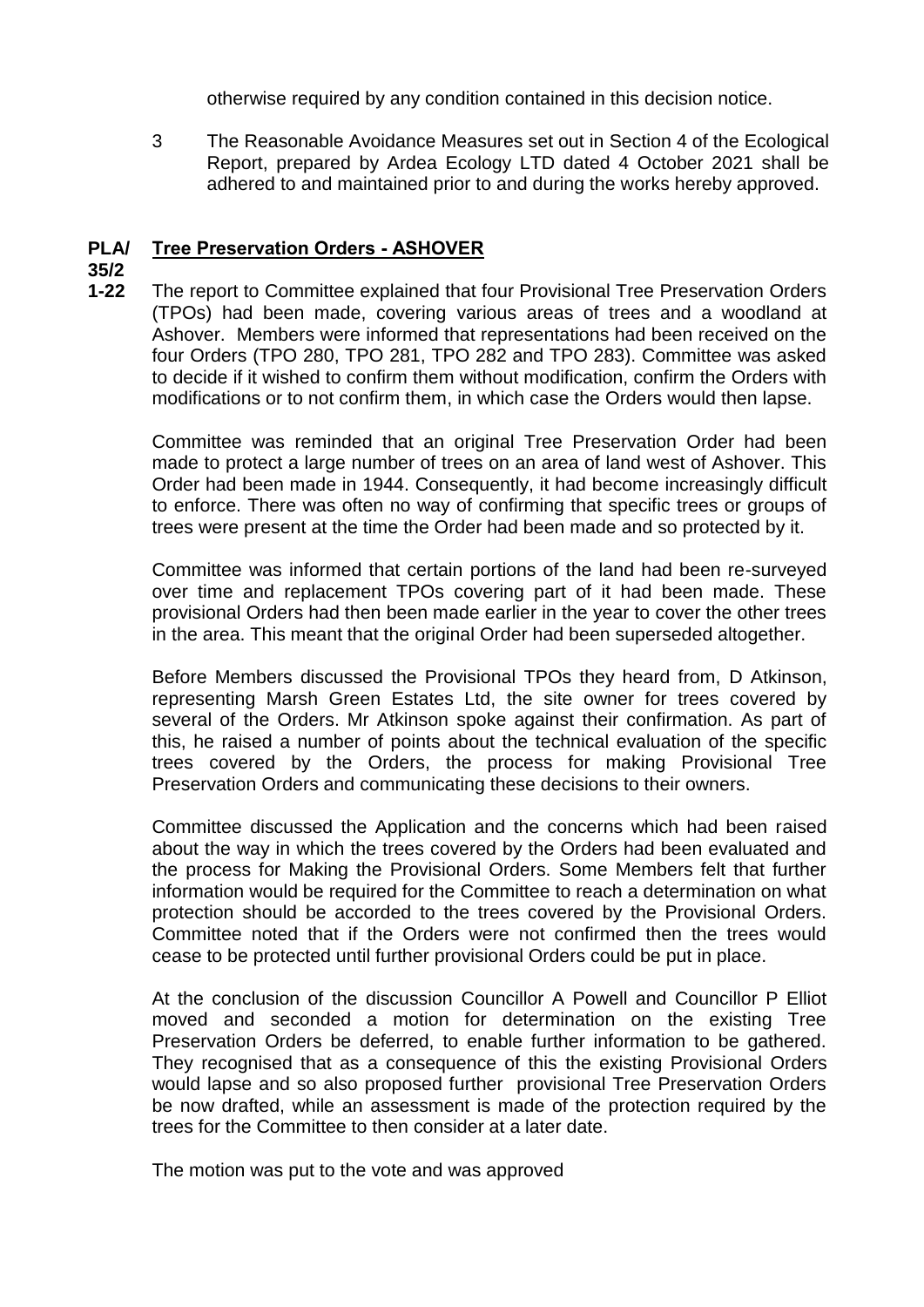# RESOLVED -

- (1) That the Committee does not determine on the existing Provisional Tree Preservation Orders – (TPO 280, TPO 281, TPO 282 and TPO 283) and that the Orders lapse.
- (2) That interim Provisional Tree Preservation Orders covering those trees protected by TPO 280, TPO 281, TPO 282 and TPO 283 be re-made as soon as possible.
- (3) That an assessment of the protection required by the specific trees and woodland takes place to help inform the Committee's subsequent decision on whether the interim Provisional Tree Preservation Orders be confirmed, modified or not-confirmed.

### **PLA/ Section 106 (Legal) Agreements Update**

## **36/2**

**1-22** Committee received an update on the current 'Section 106' Agreements, or agreements, reached between the Council as Planning Authority with developers to carry out specific work to help offset the impact of new developments on local people.

The report set out details of those agreements where the funding had now been secured. It also included information about Section 106 agreements where the funding had not yet been received or written-off.

Members asked for clarification on certain Section 106 agreements, where payments were due but had not yet been received. In particular, Councillor M Foster sought clarification on the agreement relating to 'The White House' Morton. The officers explained the reasons why specific action had not yet been taken. Members agreed that a further update on this issue be provided to the Committee at its next meeting. He also sought clarification on the payments relating to 'The Royal Hotel' Eckington. Committee agreed that the officers should respond to Councillor M Foster following on from the meeting, to provide the necessary information. Councillor H Liggett asked for clarification on payments relating to 'The Woolpack' Shirland. Again, Members agreed that the officers contact her following on from the meeting, to provide the necessary information.

Committee felt it important to receive regular updates on Section 106 Agreements. Members concluded that these updates should be received by Committee quarterly.

## RESOLVED -

- (i) That Committee noted the information about Section 106 Planning Agreements contained within Appendices A and B to the report and the clarifications required on specific agreements
- (ii) That Committee noted and endorsed the contents of paragraphs 1.1 to 1.6 relating to Section 106 Agreements.